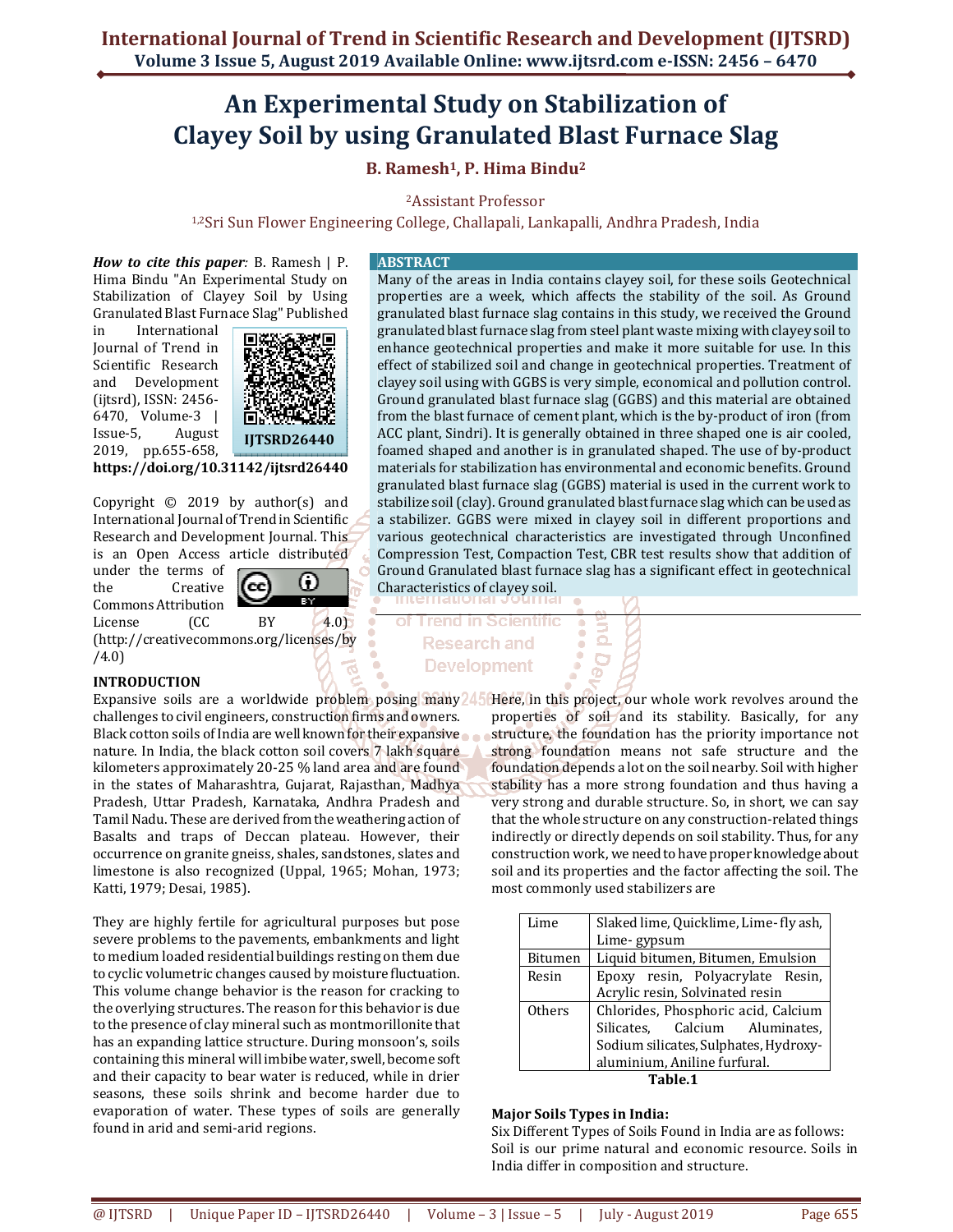### International Journal of Trend in Scientific Research and Development (IJTSRD) @ www.ijtsrd.com eISSN: 2456-6470

# **1. Alluvial Soils:**

These are formed by the deposition of sediments by rivers. They are rich in humus and very fertile. They are found in Great Northern plain, lower valleys of Narmada and Tapti and Northern Gujarat. These soils are renewed every year.

#### **2. Black Soils:**

These soils are made up of volcanic rocks and lava-flow. It is concentrated over Deccan Lava Tract which includes parts of Maharashtra, Chhattisgarh, Madhya Pradesh, Gujarat, Andhra Pradesh and Tamil Nadu. It consists of GGBS, Iron, Magnesium and also Potash but lacks in Phosphorus, Nitrogen and Organic matter

#### **3. Red Soils:**

These are derived from weathering of ancient metamorphic rocks of Deccan Plateau. Its redness is due to iron composition. When iron content is lower it is yellow or brown. They cover almost the whole of Tamil Nadu, Andhra Pradesh, Chhattisgarh, Karnataka, Maharashtra and parts of Orissa.



**Fig-1 pie diagram showing various soil orders and** 

**their extent in India**

# **GROUND GRANULATED BLAST FURNACE SLAG:**

Ground-granulated blast-furnace slag (GGBS or GGBFS) is obtained by quenching molten iron slag (a by-product of iron and steel-making) from a blast furnace in water or steam, to produce a glassy, granular product that is then dried and ground into a fine powder. The blast furnace slag is considered as waste disposal which can be used in the construction material like pavement, road, landfills, railway ballast, etc. Different types of slag produce depending on the method used to cool the molten slag. The blast furnace slag (BFS) immerses the sulfur as of the charge comprises about 20% of iron product. There are different forms of slag produced depending on the methods used to cool the molten slag.



|                                          | Fig2. GGBS<br>Table 2 Standard Specific gravity values: |                     |                         |  |  |
|------------------------------------------|---------------------------------------------------------|---------------------|-------------------------|--|--|
|                                          | S. No                                                   | <b>Type of Soil</b> | <b>Specific Gravity</b> |  |  |
| onal Journal                             |                                                         | Sand                | $2.63 - 2.67$           |  |  |
| in Scient                                | $t$ i 2                                                 | Silt                | $2.65 - 2.7$            |  |  |
| ≀arch anb                                | 3                                                       | Clay and Silty Clay | $2.67 - 2.9$            |  |  |
| elopmen                                  | 4                                                       | Organic Clay        | < 2.0                   |  |  |
| The specific gravity of Soil<br>-------- |                                                         |                     |                         |  |  |

#### **Table 3: Relation between D.F.S and Degree of Expansion:**

| елоанэюн. |                            |             |  |  |  |  |  |
|-----------|----------------------------|-------------|--|--|--|--|--|
| S. No.    | <b>Degree of Expansion</b> | D.F.S       |  |  |  |  |  |
|           | Low                        | $~120\%$    |  |  |  |  |  |
|           | Moderate                   | $20 - 35\%$ |  |  |  |  |  |
|           | High                       | $35 - 50%$  |  |  |  |  |  |
|           | Very High                  | $>50\%$     |  |  |  |  |  |

#### **Table 4: Sieve Analysis:**

| <b>IS Sieve</b> | Weight<br><b>Retained (g)</b> | <b>Percentage</b><br><b>Retained</b> (%) | <b>Cumulative</b><br>Percentage (%) | <b>Percentage</b><br>of Finer $(\%)$ |  |  |  |
|-----------------|-------------------------------|------------------------------------------|-------------------------------------|--------------------------------------|--|--|--|
| 4.750           | 375                           | 37.5                                     | 37.50                               | 62.5                                 |  |  |  |
| 2.360           | 163                           | 16.3                                     | 53.80                               | 46.2                                 |  |  |  |
| 2.000           | 104                           | 10.4                                     | 64.20                               | 35.8                                 |  |  |  |
| 1.000           | 180                           | 18                                       | 82.20                               | 17.8                                 |  |  |  |
| 0.600           | 72                            | 7.2                                      | 89.40                               | 10.6                                 |  |  |  |
| 0.425           | 43                            | 4.3                                      | 93.70                               | 6.3                                  |  |  |  |
| 0.300           | 26                            | 2.6                                      | 96.30                               | 3.7                                  |  |  |  |
| 0.150           | 14                            | 1.4                                      | 97.70                               | 2.3                                  |  |  |  |
| 0.090           | 11                            | 1.1                                      | 98.80                               | 1.2                                  |  |  |  |
| 0.075           | 8                             | 0.8                                      | 99.60                               | 0.4                                  |  |  |  |
| <b>PAN</b>      | 4                             | 0.4                                      | 100.00                              | $\boldsymbol{0}$                     |  |  |  |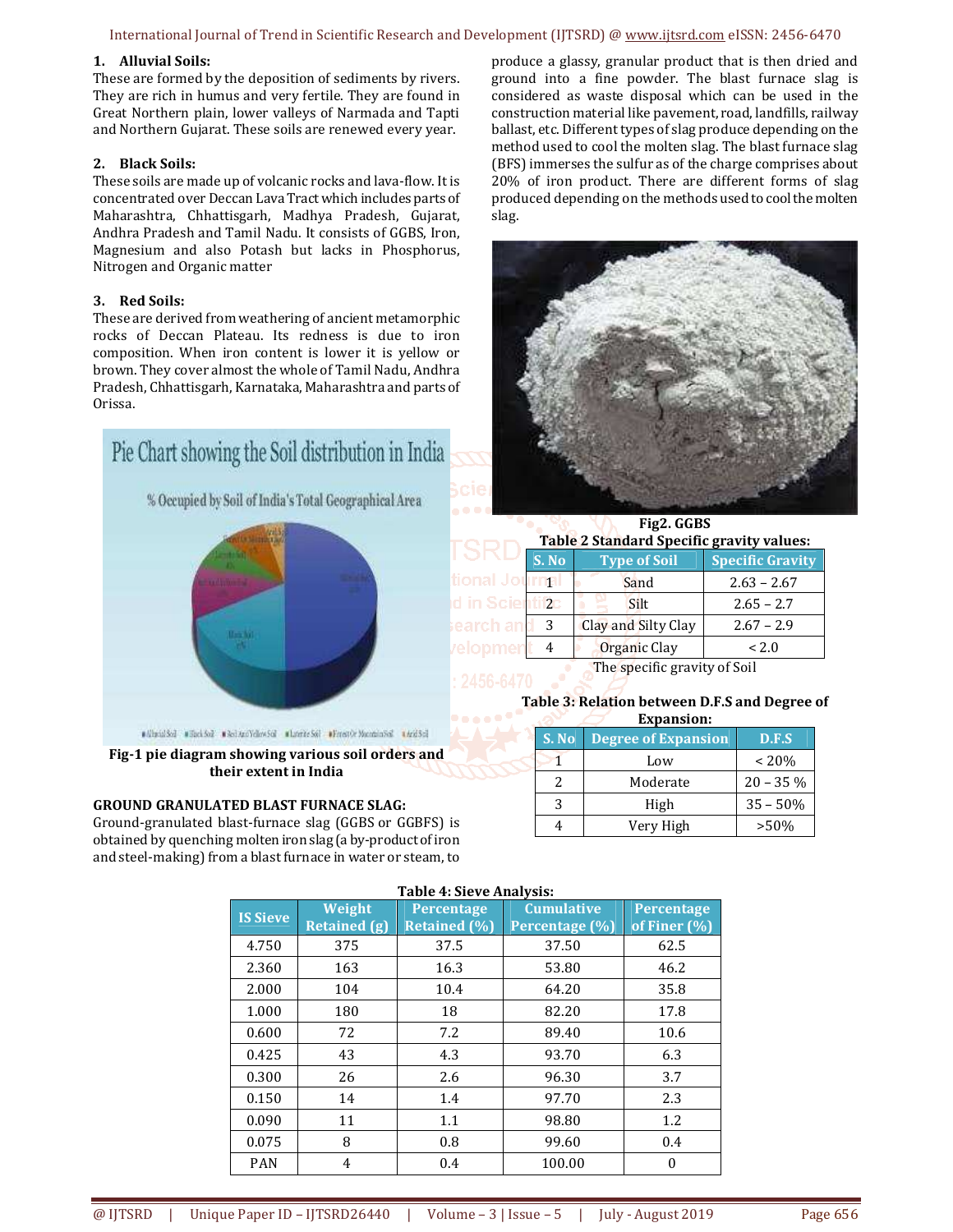

Graph3: Load Vs Penetration graph for BC+10%GGBS (Unsoaked & Soaked)

The CBR value had increased with increasing of POFA content & jute fiber, the maximum value has occurred when